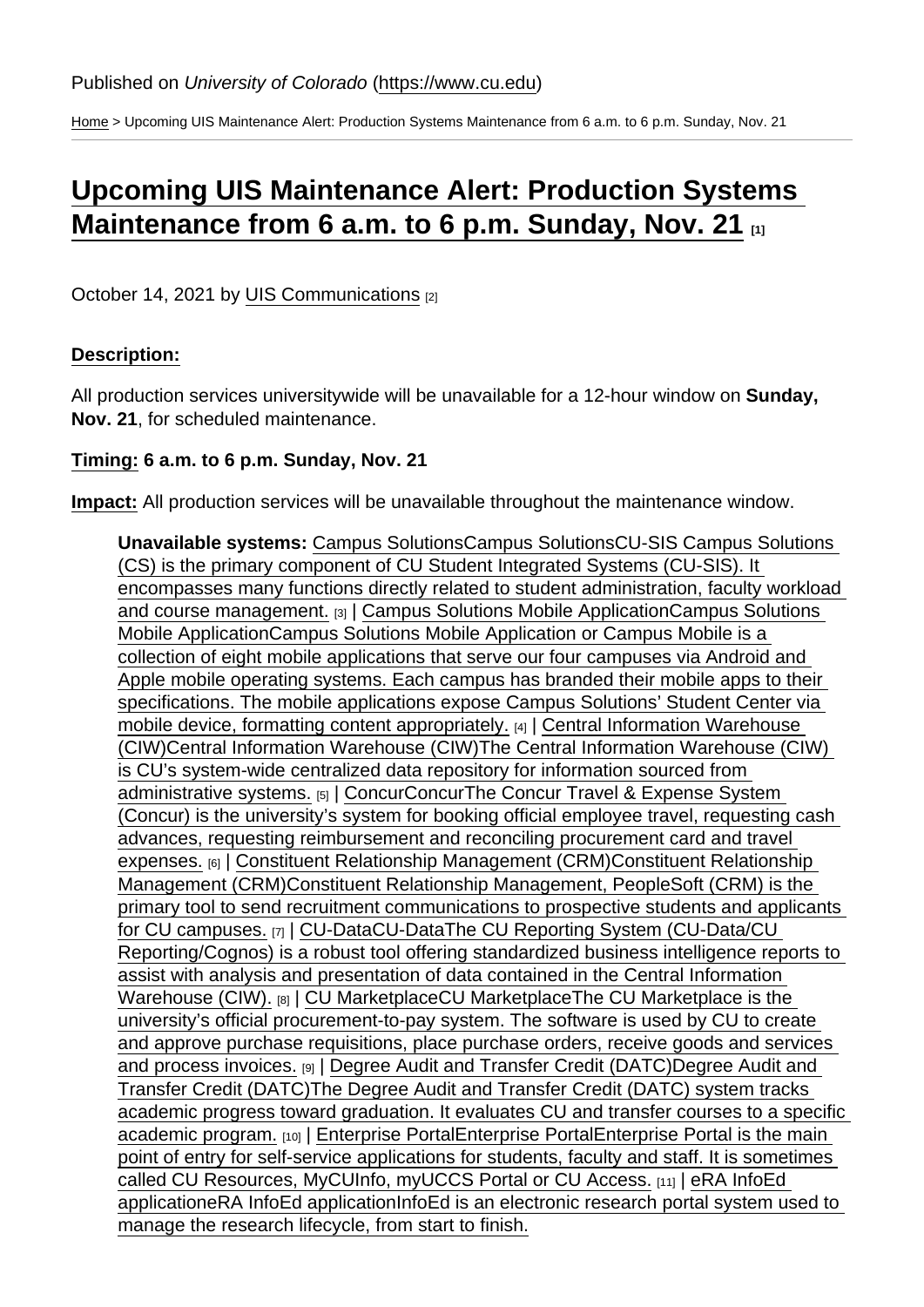[12] [eRA](https://www.cu.edu/uis-glossary/era)eRAThe Electronic Research and Administration (eRA) system automates processes the university uses to apply for research grants and other funding. The interface with HCM shares information related to payroll, benefits and other activities. [13] (interface with the HCM system only) | [FIN](https://www.cu.edu/uis-glossary/fin)FINThe PeopleSoft Finance System (FIN) is a Web-based application that allows CU employees to perform the tasks needed to manage financial information. [14] | [HCM](https://www.cu.edu/uis-glossary/hcm)HCMHuman Capital Management (HCM) software is used for core human resources, payroll and benefits, and other HR-related activities. [15] | [HireRightH](https://www.cu.edu/uis-glossary/hireright-i-9-and-e-verify)ireRight I-9 and E-verifyHireRight's I-9 Solution satisfies U.S. Citizenship and Immigration Services requirements related to the electronic creation, signature, retention and security of the Form I-9. This paperless process enables users to create, view, download, store and print the Form I-9, as well as management reports, on-demand. It also performs the E-Verify portion of the process. [16] | [International Tax](https://www.cu.edu/uis-glossary/international-tax-navigator)  [Navigator](https://www.cu.edu/uis-glossary/international-tax-navigator)International Tax NavigatorThe International Tax Navigator application is used for tax treaty administration and annual 1042-S tax reporting for international employees, students and vendors. [17] | [ImageNow](https://www.cu.edu/uis-glossary/imagenow)ImageNowImageNow software enables users to secure and access business content in any format across its entire lifecycle for instant, precise visibility within a business process.  $[18]$  | [Integration Gateway](https://www.cu.edu/uis-glossary/integration-gateway) Integration GatewayIntegration gateway is a platform that manages the receipt and delivery of messages passed among systems through PeopleSoft Integration Broker. [19] | [LegalFiles](https://www.cu.edu/uis-glossary/legalfiles)LegalFilesLegalFiles combines case/matter management and office management tools into one unified commercial, off-the-shelf system. [20] LinkedIn [LearningL](https://www.cu.edu/uis-glossary/linkedin-learning)inkedIn LearningLinkedIn Learning provides an online library of nearly 25,000 instructional videos covering the latest software, creative and business skills. [21] My [LeaveM](https://www.cu.edu/uis-glossary/my-leave)y LeaveMy Leave is used to collect, review and approve employee time and leave information. [22] | [OnBase](https://www.cu.edu/uis-glossary/onbase)OnBaseOnBase is a document management solution that secures business content in a centralized, secure location that is easily accessed from any device or location. [23] (direct access and Unity Client) | [ParchmentP](https://www.cu.edu/uis-glossary/parchment)archment Parchment is a digital credential service, allowing learners, academic institutions, and employers to request, verify and share credentials. [24] [PhireP](https://www.cu.edu/uis-glossary/phire)hirePeopleSoft's Phire Architect tool automates file and application migrations and helps manage application development change requests. [25] | R25 | Secure Enterprise Search (SES) | [Secure File](https://www.cu.edu/uis-glossary/secure-file-transfer-protocol)  [Transfer Protocol](https://www.cu.edu/uis-glossary/secure-file-transfer-protocol)Secure File Transfer ProtocolThis system used for the transfer of computer files between a client and server on a computer network. [26] | [SharePoint](https://www.cu.edu/uis-glossary/sharepoint) SharePointSharePoint is a web-based collaborative platform that integrates with Microsoft Office. It is primarily a document management and storage system, but the product is configurable and usage can vary substantially among different teams and departments. [27] | [SkillsoftS](https://www.cu.edu/uis-glossary/skillsoft)killsoftSkillsoft is an online learning management system that offers CU custom training, instructor-led training courses and books. [28] | [Sunapsis](https://www.cu.edu/uis-glossary/sunapsis) SunapsisThe Sunapsis application is used by campus International Education and Admissions offices to report and track foreign national students and scholars from around the globe and help keep them engaged in learning at CU. [29] | [TeamMate](https://www.cu.edu/uis-glossary/teammate) TeamMateTeamMate Audit is a comprehensive audit management system designed to help auditors and audit department leadership manage all aspects of the audit process. [30] | [Terminal Servers](https://www.cu.edu/uis-glossary/developer-terminal-server-services)Developer Terminal Server ServicesDeveloper terminal server services is remote desktop access to specific servers allowing multiple developers access for the purpose of doing development work. [31] | [TTO Portal](https://www.cu.edu/uis-glossary/tto-portal)TTO PortalThe technology transfer office (TTO) portal is an application used to track patents.  $[32]$  | [Web Peformance Monitoring](https://www.cu.edu/uis-glossary/web-performance-monitoring)Web Performance MonitoringAutomatically monitors webbased internal and external applications for performance issues, such transaction responsiveness, speed and bottlenecks, to ensure optimal performance for end users.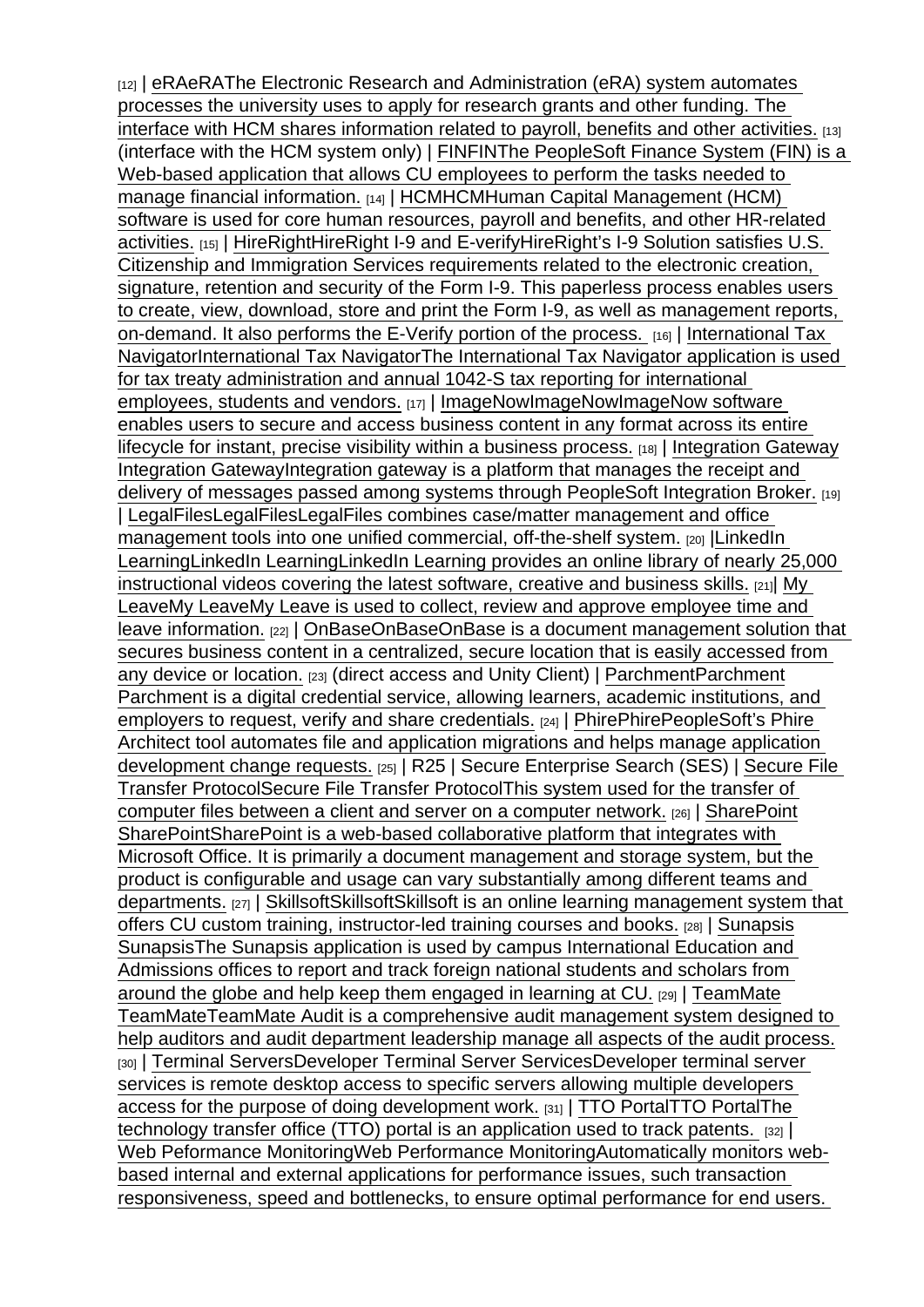[33]

Available 1800 Grant and Production services: [1800 Grant File and Print Services](https://www.cu.edu/uis-glossary/1800-grant-file-and-print-services) 1800 Grant File and Print ServicesThe file and print services at the CU System office at 1800 Grant St. [34] | [1800 Grant VDIs1](https://www.cu.edu/uis-glossary/1800-grant-vdis)800 Grant VDIsVirtual desktop infrastructure (VDI) is virtualization technology that hosts a desktop operating system on a centralized server in a data center. [35] | [1800 Grant Phones1](https://www.cu.edu/uis-glossary/1800-grant-phones)800 Grant PhonesThe phone system used at the CU System office at 1800 Grant St. [36] | [CherwellC](https://www.cu.edu/uis-glossary/cherwell)herwellCherwell Service Management is a platform that enables delivery of efficient services, allows for the automation of business processes and workflows, and service desk functionality. [37] | [cu.edu email](https://www.cu.edu/uis-glossary/cuedu-email)cu.edu emailThe email system used at the CU. [38] | [Law ToolboxL](https://www.cu.edu/uis-glossary/law-toolbox)aw ToolboxLaw Toolbox is an integration into Microsoft Office that automates deadlines and rule changes. [39] | [Wired and Wireless network for 1800 Grant](https://www.cu.edu/uis-glossary/wired-and-wireless-network-1800-grant)Wired and Wireless network for 1800 GrantThe wired and wireless internet network at the CU System office at 1800 Grant St. [40] | [VPN](https://www.cu.edu/uis-glossary/vpn)VPNVirtual Private Network (VPN) is a connection method used to add security and privacy to private and public networks. [41]

All non-production services will be available.

Not sure if you use these systems? Visit the [UIS Glossary](https://www.cu.edu/uis/maintenance-matters-blog/glossary)  $[42]$  for details on each application.

More information:

- The [Business Calendar](https://sp.cu.edu/UIS/Lists/Business Calendar/calendar.aspx) [43] highlights future maintenance window dates and times.
- The [UIS Maintenance Matters Blog](https://www.cu.edu/blog/uis-service-alerts) [44] details upcoming UIS service maintenance events.

Thank you for your cooperation as we complete this necessary maintenance work.

[production](https://www.cu.edu/blog/maintenance-matters/tag/production)  $[45]$ , [planned maintenance](https://www.cu.edu/blog/maintenance-matters/tag/planned-maintenance)  $[46]$ Display Title: Upcoming UIS Maintenance Alert: Production Systems Maintenance from 6 a.m. to 6 p.m. Sunday, Nov. 21 Send email when Published: Yes

Source URL: https://www.cu.edu/blog/maintenance-matters/upcoming-uis-maintenance-alert-productionsystems-maintenance-6-am-6-pm-20

Links

[1] https://www.cu.edu/blog/maintenance-matters/upcoming-uis-maintenance-alert-production-systemsmaintenance-6-am-6-pm-20

- [2] https://www.cu.edu/blog/maintenance-matters/author/28671
- [3] https://www.cu.edu/uis-glossary/campus-solutions
- [4] https://www.cu.edu/uis-glossary/campus-solutions-mobile-application
- [5] https://www.cu.edu/uis-glossary/central-information-warehouse-ciw

[6] https://www.cu.edu/uis-glossary/concur

- [7] https://www.cu.edu/uis-glossary/constituent-relationship-management-crm
- [8] https://www.cu.edu/uis-glossary/cu-data
- [9] https://www.cu.edu/uis-glossary/cu-marketplace